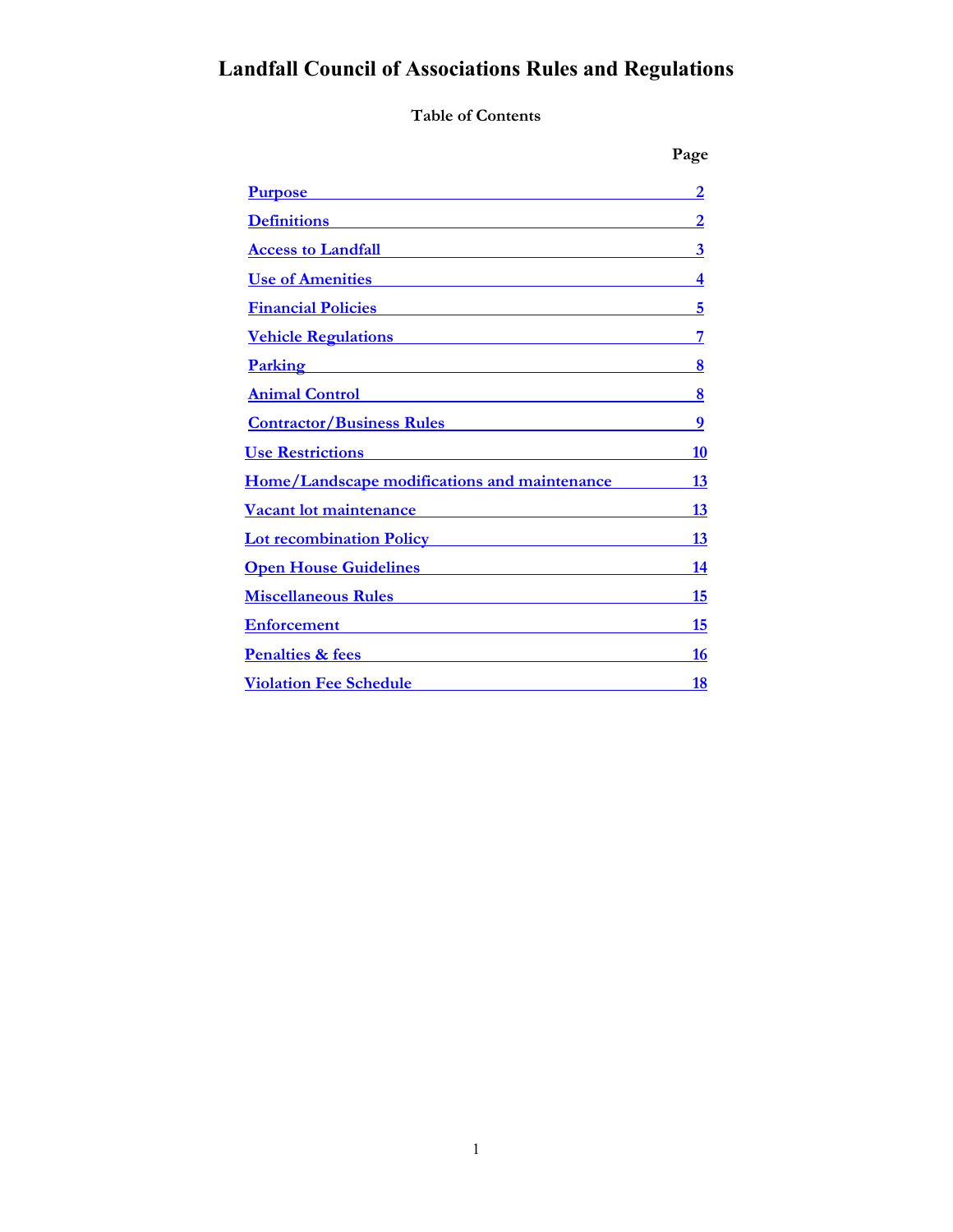

## **Landfall Council of Associations Rules and Regulations**

Rules and Regulations and Covenants for Landfall, and for the subdivisions within Landfall, are available from the Landfall Council of Associations, Inc. (LCOA). The purpose of this booklet is to promulgate those rules and regulations most frequently encountered. It also contains some additional regulations approved by the Landfall Council of Associations, and alerts Property Owners and other Persons subject thereto to possible fines for certain offenses. For the exact legal terms and conditions that may apply to your personal real estate, you should refer directly to the underlying Governing Documents.

The Landfall Council of Associations Rules and Regulations are subject to and subordinate to the underlying Governing Documents and to all applicable federal, state, county and city statutes, ordinances, and rules and regulations having jurisdiction over the Landfall Development. In the event of any conflict between the Rules and Regulations, the Governing Documents, and such laws, the Governing Documents and/or such laws shall be controlling.

#### <span id="page-1-0"></span>**PURPOSE**

The general purpose of these Rules and Regulations is to ensure that the Landfall Development, including but not limited to, its Common Areas, roadways, Recreational Areas, lakes, ponds, creeks, marshes and other riparian interests remains a protected, private, residential community where Residents and guests can enjoy its beauty and its recreational opportunities and for the enhancement of its property values.

#### <span id="page-1-1"></span>**A. DEFINITIONS**

Except as otherwise expressly provided or unless the context otherwise requires, as used in these Rules and Regulations, the below listed capitalized terms and phrases shall have the following meanings:

"Adjudicatory Panel" shall mean the entity composed of members of the Covenants & Security Committee assigned to preside over hearings of cited Property Owners.

"Architectural Review Committee" (ARC) shall mean the Architectural Control Committee established in the Delegation of Powers and Authority as the controlling committee on architectural review.

"Architectural Review Committee Guidelines" shall mean the published architectural standards and procedures applicable to all homes and lots in Landfall. The current Guidelines in effect at the time of any ARC submittal shall be deemed the "current" Guidelines and shall be incorporated as additional Rules and Regulations of the LCOA.

"Business People" shall mean properly admitted sales personnel, service and domestic help invited or engaged by Residents, the Landfall Council of Associations, or the Country Club of Landfall (CCL). Utility personnel, government inspectors, officials and representatives, paper and mail deliverers, refuse removers, etc., servicing Landfall are also included.

"Common Elements" and "Common Areas" shall mean all real property and any improvements constructed thereon owned by the LCOA or any homeowners' associations within Landfall, intended for the common use and enjoyment of all Property Owners, Residents, CCL members and Personal Guests including, but not limited to, roadways, Recreational Areas, lakes, ponds, creeks, and marshes.

"Commercial Vehicle" – is defined to include a vehicle designed for transporting people, goods, or things for profit. Vehicles with visible work racks or visible work related equipment and supplies or any vehicle displaying commercial signage or advertisement will constitute a Commercial Vehicle.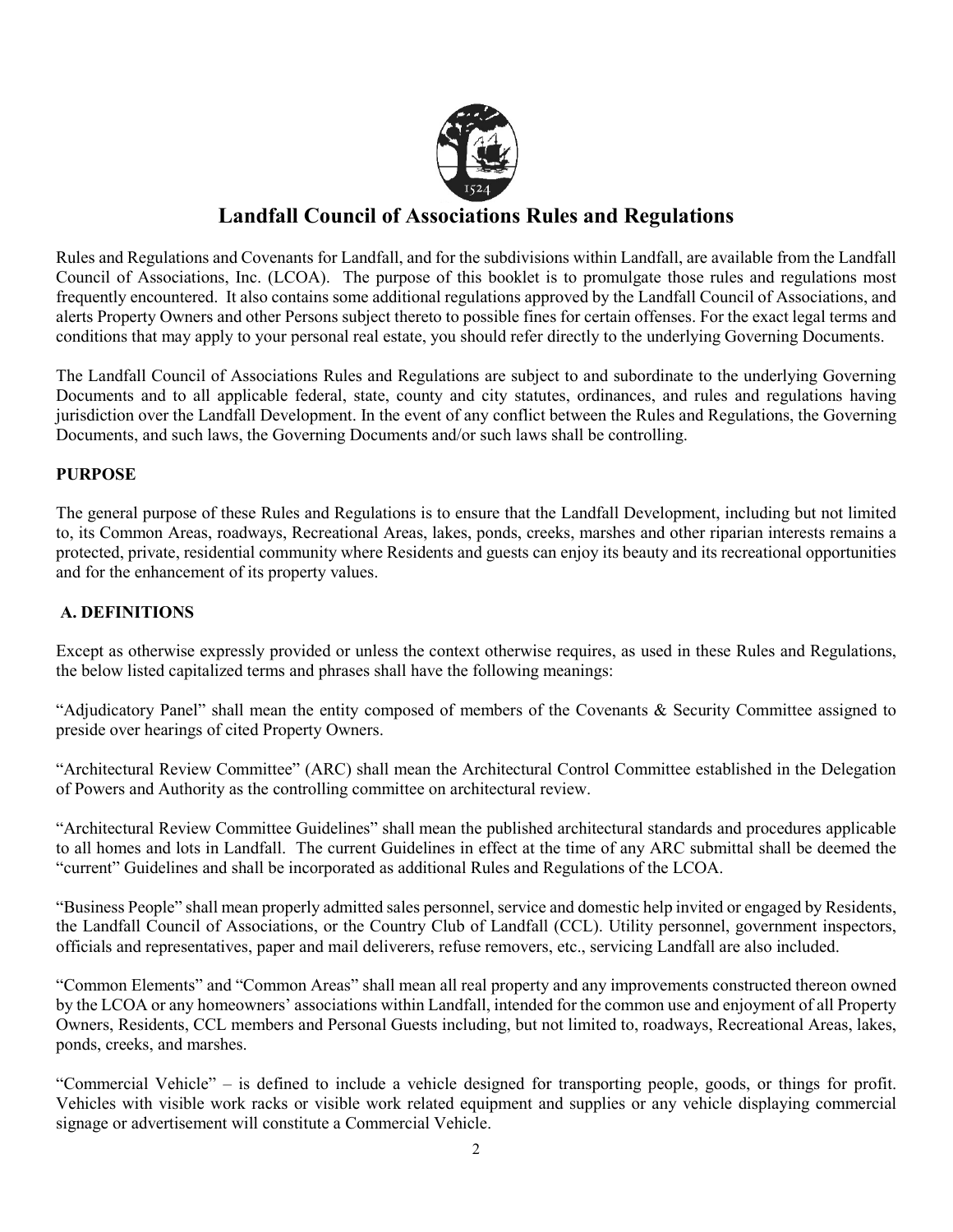"Contractors" shall mean Persons or legal entities and their officers, Employees and subcontractors engaged in construction, homesite maintenance and/or repair work at Landfall.

"Covenants & Security Committee" is tasked with enforcing the rules and regulations relating to the Covenants and rules adopted from time to time by the Council, establishing procedures for dealing with violations, proposing changes and additions to the rules and regulations, evaluating security procedures and recommending improvements.

"Employees" shall specifically mean the respective Employees of the Landfall Council of Associations or the Country Club of Landfall.

"Governing Documents" shall mean the duly recorded Declaration, Declarations of Covenants and Restrictions and like annexation instruments, and the Articles of Incorporation, Bylaws and Rules and Regulations applicable to Landfall, the respective lots, and sub-developments within Landfall.

"Landfall" or "Landfall Development" shall mean the Landfall Planned Unit Development (PUD) lying generally between Eastwood Road, Military Cut Off Road, the Intracoastal Waterway and Howe's Creek at Wilmington, NC.

"LCOA" shall mean the Landfall Council of Associations, Inc.

"Long Term Renters" shall mean those individual Persons residing in Landfall under leases having a term of six months or more. [Exception: Prestwick at Landfall's Declaration of Covenants and Restrictions requires leases of twelve months or more.]

"Persons" shall mean individuals, corporations, firms, partnerships, limited liability companies and other legal entities as shall be appropriate to the context of these Rules and Regulations.

"Personal Guests" shall mean individual Persons, authorized by a resident or property owner, visiting Property Owners or other Residents at their residences, or at the Country Club of Landfall or for special events at Landfall's other facilities.

"Property Owners" shall mean those Persons or other legal entities who own property in the Landfall Development and, where the context requires, their immediate family members residing at their Landfall residence.

"Public Visitors" shall mean those individuals permitted access during occasions when there is a public event held in Landfall.

"Recreational Areas" shall mean those areas such as the parks, playground, basketball courts, nature trails and sports field designated by and under the authority and jurisdiction of the LCOA.

"Residents" shall mean Property Owners, Long Term Renters and such other individuals who shall be lawfully residing or maintaining a residence in Landfall.

"Resident Portal" shall mean the password-protected webpage that includes the Resident Portal, Guest Authorization, and Document Library. The Resident Portal is accessed through the COA website a[t www.landfall.org.](http://www.landfall.org/)

"Wilmington Police Department" (WPD) shall mean our local police department, which services our community.

## <span id="page-2-0"></span>**B. ACCESS TO LANDFALL**

Residents and their family members, age 16 and older, may authorize Personal Guests and Business People access to Landfall. Authorized access after **12:00 a.m.** may be completed only by Residents and family members age 21 and older. **Authorized Personal Guests attempting entry into Landfall between the hours of 12:00 a.m. and 5:00 a.m. are required to present photo identification for themselves and the driver of the vehicle requesting entry. If photo identification is unavailable, then the Property Owner will be called by Landfall Security to confirm their Authorized Personal Guests arrival.**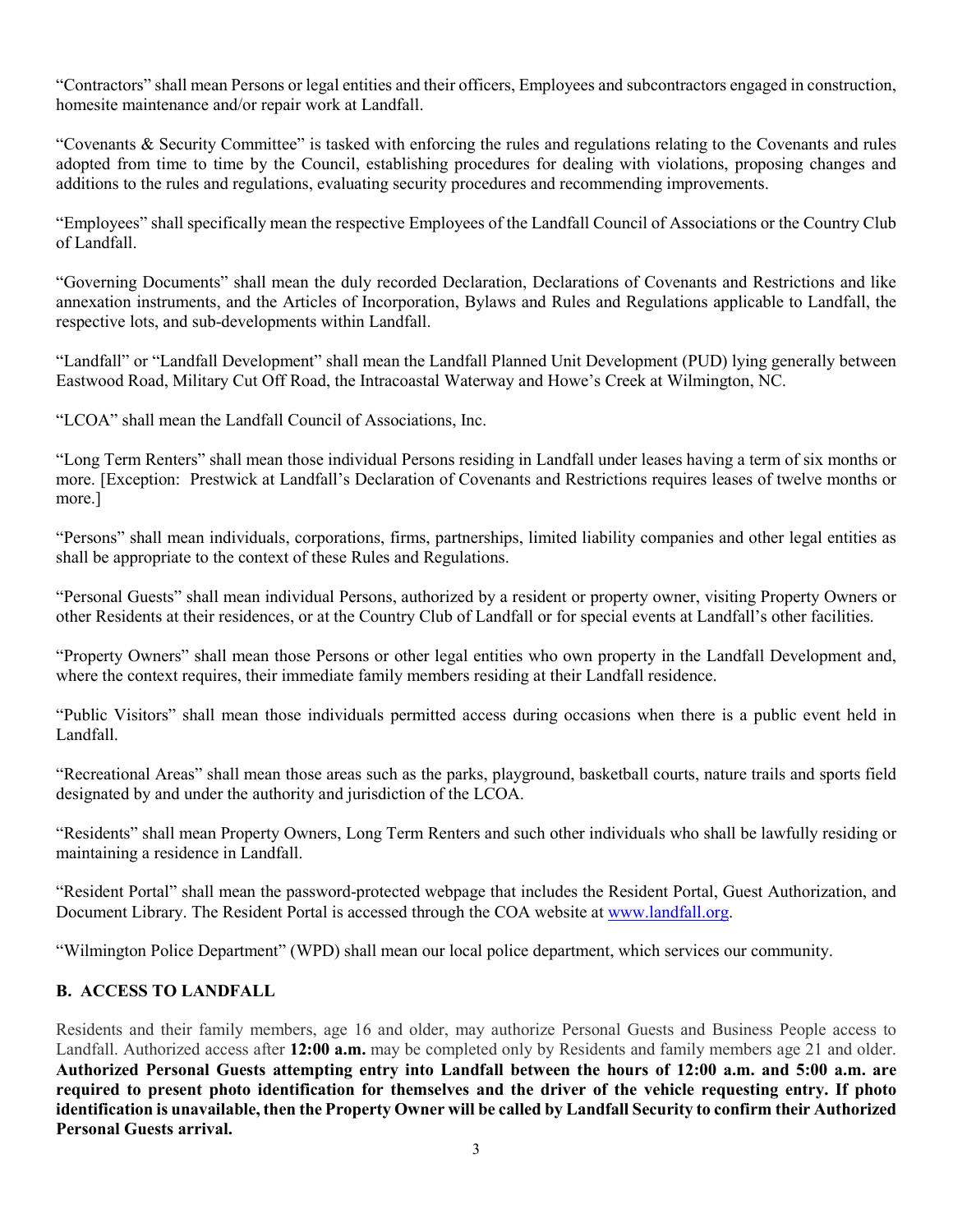Barcodes are issued to facilitate entry through the unmanned lanes at the Eastwood and Arboretum gates, as well as through the Drysdale gate. Only those vehicles with a current and valid barcode, decal or official pass will be admitted to Landfall. The following procedures will govern the issuance of vehicle barcodes:

- Property Owners
	- No charge for up to four (4) barcodes per property to owners, residing family members, and residing domestic partners.
	- A Charge of \$10.00 will apply to each additional barcode.
- Frequent Visitors (includes immediate non-resident family members and renters).
	- Authorization of property owner is required. A signed lease will be required for renters.
	- An annual fee of \$35.00 will be charged per vehicle.
	- Barcodes expire on December 31st for immediate non-resident family members. Renter barcodes are for the duration of the lease.
- Employees of the Landfall Council of Associations and the Country Club of Landfall, as well as CCL non-resident members, may be issued a barcode.

Contractors and Business People who are not Residents may not authorize unaccompanied access to Landfall. Contractors and Business People are authorized to travel only on the most direct route to and from their place of employment or where they are performing services.

Public Visitors will be issued a distinctive pass to be displayed, at all times at the left-hand (driver's) side of the vehicle windshield or attached to the rear view mirror.

#### *Effective July 1, 2022 per the Landfall Council of Associations Board of Directors May 24, 2022 Board Meeting decision.*

## <span id="page-3-0"></span>**C. USE OF AMENITIES**

The use of the Country Club of Landfall and all of its amenities is regulated and enforced independently by the Country Club of Landfall (Country Club of Landfall Rules).

Lakes, ponds, creeks and marshes are restricted to Residents, CCL members and Personal Guests. Any Personal Guest using the lakes, ponds, creeks and marshes, including fishing, must be accompanied by the host. Motorized boats, boating and swimming are prohibited in these areas. Fishing in Landfall's COA retention ponds/lakes is for recreational purposes only. All fish caught must be released back into the retention pond/lake. Catch and release fishing will be prohibited from the following areas: street paving, bulkheads and bridges. Parking will not be permitted on or adjacent to the road rights of way for fishing.

Landfall Lake, Nature Trails, Overlook Park and Recreational Areas are restricted to Property Owners, Residents, CCL members and Personal Guests.

In order to reserve the Recreation Areas on Drysdale Drive or the Temple Garden for use, contact the LCOA office. All reservations for the Recreation Areas are limited to Residents and CCL members, who must be present at the function. Functions are limited to 100 people or less unless approved by the LCOA. A written guest list must be forwarded to Security at the time of approval to ensure all guests are allowed entry. Cleanup of the Recreation Areas is the responsibility of the person making the reservation and must be done immediately after the function. Noise must be kept to a minimum to respect the privacy of the individuals who own homes in the surrounding area.

Pet owners will be responsible for clean up after their pets, and must have the means to do so at all times. When collecting your pet waste, make sure that you dispose of it properly, either in a designated pet waste receptacle or at your residence. Pets must remain on a leash at all times while visiting any of our shared Common Areas. Violations are subject to the Violation Fee Schedule.

No golf carts, dirt bikes, go-carts, electric bicycles or unauthorized motorized vehicles will be allowed on Nature Trails, sidewalks, as well as the Landfall Lake or any other common area walking paths unless specifically authorized by LCOA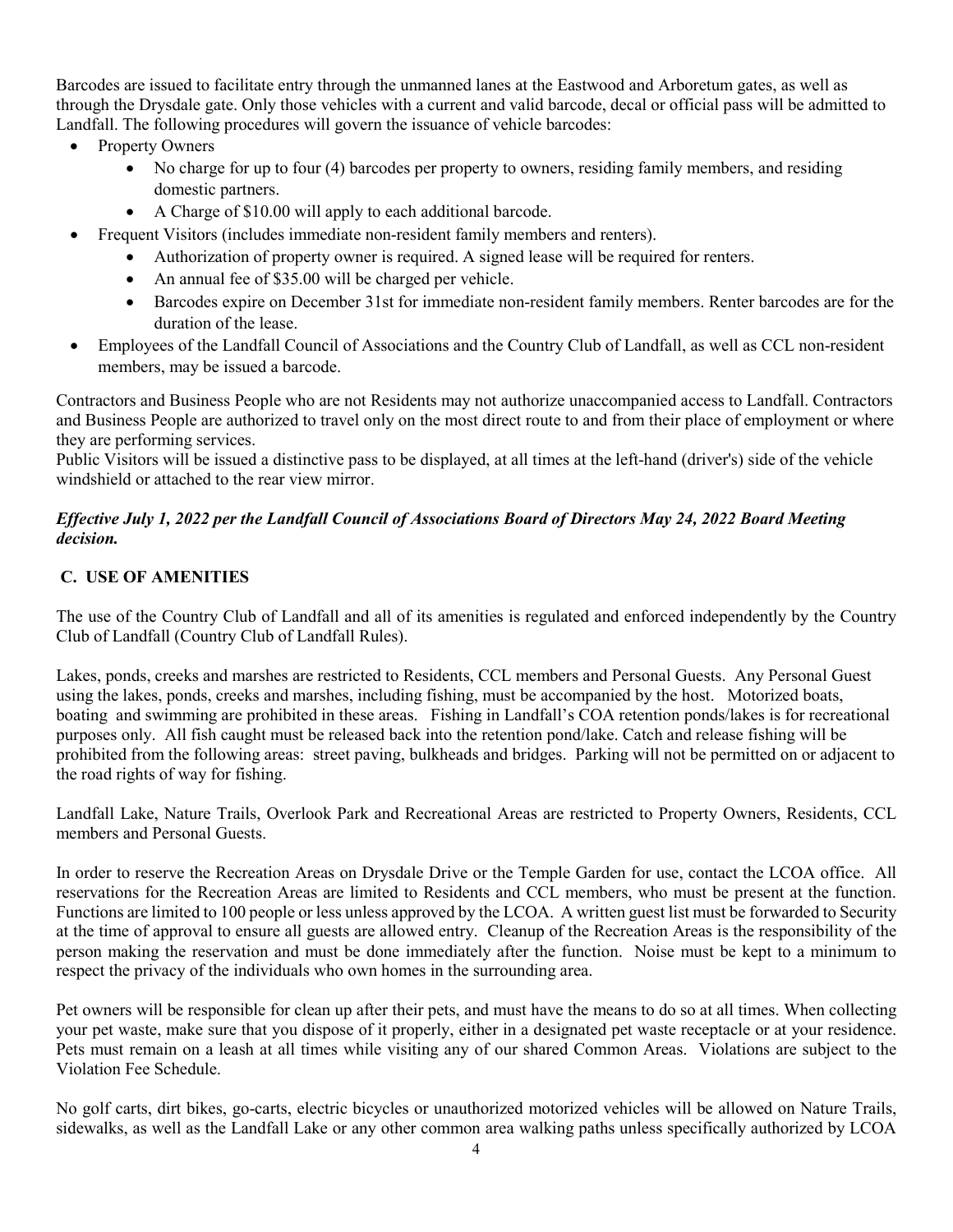## Chief of Security.

Recreation field team use is as follows:

- Team use is limited to teams that have a Landfall resident as one of the coaches or managers or where a Landfall resident has a child on the team. The host Landfall resident must be in attendance and is responsible for the team at all times that the field is being used by that team.
- A lottery system, under the control, administration and discretion of the LCOA, will be utilized for seasonal team practice. Non-team reservations may be made up to 30 days in advance.
- The Landfall resident coach/manager must furnish LCOA Security with a written guest list of all guests coming to the field.

#### <span id="page-4-0"></span>**D. FINANCIAL POLICIES Assessments**

Landfall Council of Associations (COA) annual assessments will be invoiced on a semi-annual basis. The January assessment installment will be invoiced on or before December 1<sup>st</sup> of the prior year and is due no later than January 1<sup>st</sup>. The July assessment installment will be invoiced on or before June  $1<sup>st</sup>$  and is due no later than July  $1<sup>st</sup>$ . Any assessment levied other than the annual assessment will be due and payable as specified in the notice of such additional assessment. The payment of any assessment or installment will be in default if such assessment or installment is not paid to the COA within thirty (30) days of the due date, and the Board of Directors may declare the entire outstanding balance of any assessment to be due and payable upon default in the payment of any installment.

To ensure that payments are posted to the correct account, the Landfall street address should be written in the memo section of the check, as that is the account number. When setting up online banking for payment, each owner's Landfall COA account number should be the Landfall street address.

It is the policy of Landfall COA to post payments received against charges on the account in the following order, with the oldest charges or invoices in each category receiving payment application first, but all charges in each category being satisfied before advancing to the next category: (i) Collections costs (Lien preparation and recording fees, legal fees and expenses, court costs, bar code reactivation fees, demand letter fees, etc.); (ii) NSF fees for returned payments; (iii) Fines; (iv) Interest; (v) Finance Charges/Late Fees; (vi) Special Assessments; (vii) Unpaid LOS charges or other benefitted assessments; (viii) Annual assessments/Semi-Annual assessment installments; and (ix) all other charges. Checks endorsed to a specific invoice will be applied to that invoice.

All accounts with a past-due assessment balance over thirty (30) days delinquent will be charged a late fee of ten percent (10%). Upon the charging of a late fee, notice will be given to the property owner through a separate invoice. Interest will be added in accordance with the applicable Association Declaration or Bylaws. Partial assessment payments or partial assessment installment payments do not constitute a paid assessment or a paid assessment installment. Each assessment or assessment installment that is partially unpaid over thirty (30) days beyond the due date is considered late, and a late fee of ten percent (10%) of the total, current assessment or current assessment installment amount (not the remaining amount) will be added to the account.

Failure to pay assessments or assessment installments when due may result in collections action against the defaulting owner, including, but not limited to, the filing of a lien against the property within the timeframe below. Subject to the provisions of North Carolina law, all costs, including attorneys' fees, court costs, expenses, and administrative collection fees, incurred by the COA in the collection of any delinquent assessment or installment will be charged to and paid by the defaulting owner as an additional assessment.

By adopting this resolution, the Landfall COA Board of Directors grants to the COA management staff or COA legal counsel (as applicable) the authority to take the following actions at any time when any assessment or installment thereof remains unpaid: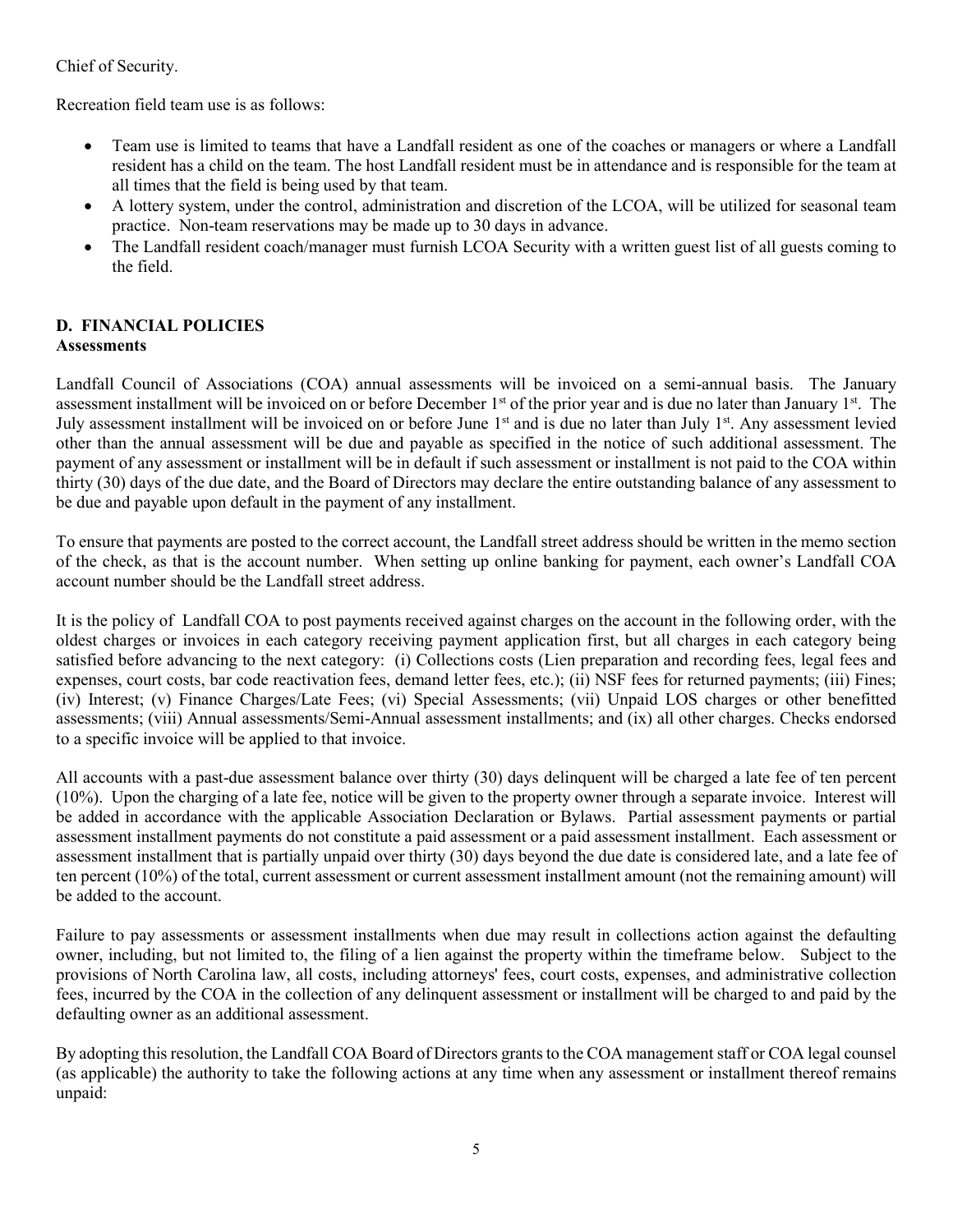**45 Days After Due Date** – Send, at any time and without further Board action being required, a Demand Letter by first-class mail to the defaulting owner at the mailing address for the defaulting owner in the COA's records and any other address specified for mailing under N.C. Gen. Stat. §§ 47F-3-116 or 47C-3-116 (as applicable), advising of the following:

(i) the total balance due as of the date of the letter, including within the total all interest, late fees, and other charges owed in accordance with the appropriate Governing Documents;

(ii) that the COA may refer, or has referred, the matter to legal counsel and intends to seek payment of attorneys' fees, court costs, and actual expenses in the event payment of the balance due is not received within fifteen (15) days from the mailing of the letter;

(iii) the telephone number of a COA representative (or COA attorney representative) to discuss the account; and

(iv) the opportunity for the defaulting owner to contact the COA representative (or COA attorney representative) by telephone to discuss a payment schedule or payment plan for the outstanding balance. Neither the COA representative (nor COA attorney representative) nor the defaulting owner is obligated to offer or accept any payment schedule or payment plan.

On the date the Demand Letter is mailed, the delinquent account will be charged an additional twenty-five dollar (\$25) administrative fee; this fee will be included in the current amount due. **Also, on the date the Demand Letter is mailed, all active barcodes, including those held by tenants and frequent visitors of the defaulting owner, will be deactivated until the delinquent account is brought current.** If Landfall vehicle barcodes are deactivated, a twenty-five dollar (\$25) reactivation fee will be charged.

**60 Days After Due Date** – Proceed, at any time and without further Board action being required, to file a Claim of Lien against the defaulting owner's Lot or Unit for the outstanding balance owed by the defaulting owner. The filed Claim of Lien must be served and/or mailed to the defaulting owner in accordance with the requirements of N.C. Gen. Stat. §§ 47F-3-116 or 47C-3-116 (as applicable). Upon the filing of the lien with the New Hanover County Clerk's office, the delinquent account will be charged a two hundred dollar (\$200) lien filing fee.

In addition to the actions set forth above, Landfall COA, by action of the Landfall COA Board of Directors at any time, may undertake additional collections actions, including the filing of a lawsuit to collect all present and future unpaid assessments or assessment installments, and related charges, and/or the foreclosure of a filed Claim of Lien, as well as any post-judgment collection activities necessary or advisable for collections. COA management staff will present past-due accounts to the Landfall COA Board of Directors for consideration on whether to file an appropriate action at such time that two (2) assessments or assessment installments, or any combination thereof, are delinquent on an account, and the oldest charge is more than ninety (90) days past due. Upon determination by the Landfall COA Board of Directors to proceed, the account(s) will be turned over to COA legal counsel. At such time, COA legal counsel is authorized to take all steps permitted by the Governing Documents and by applicable law to collect any past-due balance, and COA legal counsel will have discretion as to the timing and manner in performing the necessary steps for collection of the past-due sums. Notwithstanding the foregoing, the Board may exercise its business judgment to delay or forego the filing of any collection action, foreclosure or otherwise, based on any information presented to the Board concerning the account, including, but not limited to, the ability to collect from any owner, any known credit history or bankruptcy history of the owner, the payment history of the owner, the condition of the property, or any other fact that the Board deems relevant in deciding whether to proceed.

Notwithstanding any other provision in this Policy, the Landfall COA Board of Directors, directly or through the COA management staff, may (i) enter into a payment schedule or payment plan with any defaulting owner at any time, if such a payment schedule or payment plan can be mutually agreed upon by the COA and the defaulting owner; or (ii) refer any defaulting owner's account to COA legal counsel for handling at any time to assist the COA with any of the collections steps outlined in this Policy or the other Governing Documents of any Landfall community association.

**Note:** Payments to Landfall COA must be separate from payments made to any other Landfall homeowners' association.

#### **Property Transfers**

An administrative fee of \$100 will be collected for registration of any transfer of property ownership. An administrative fee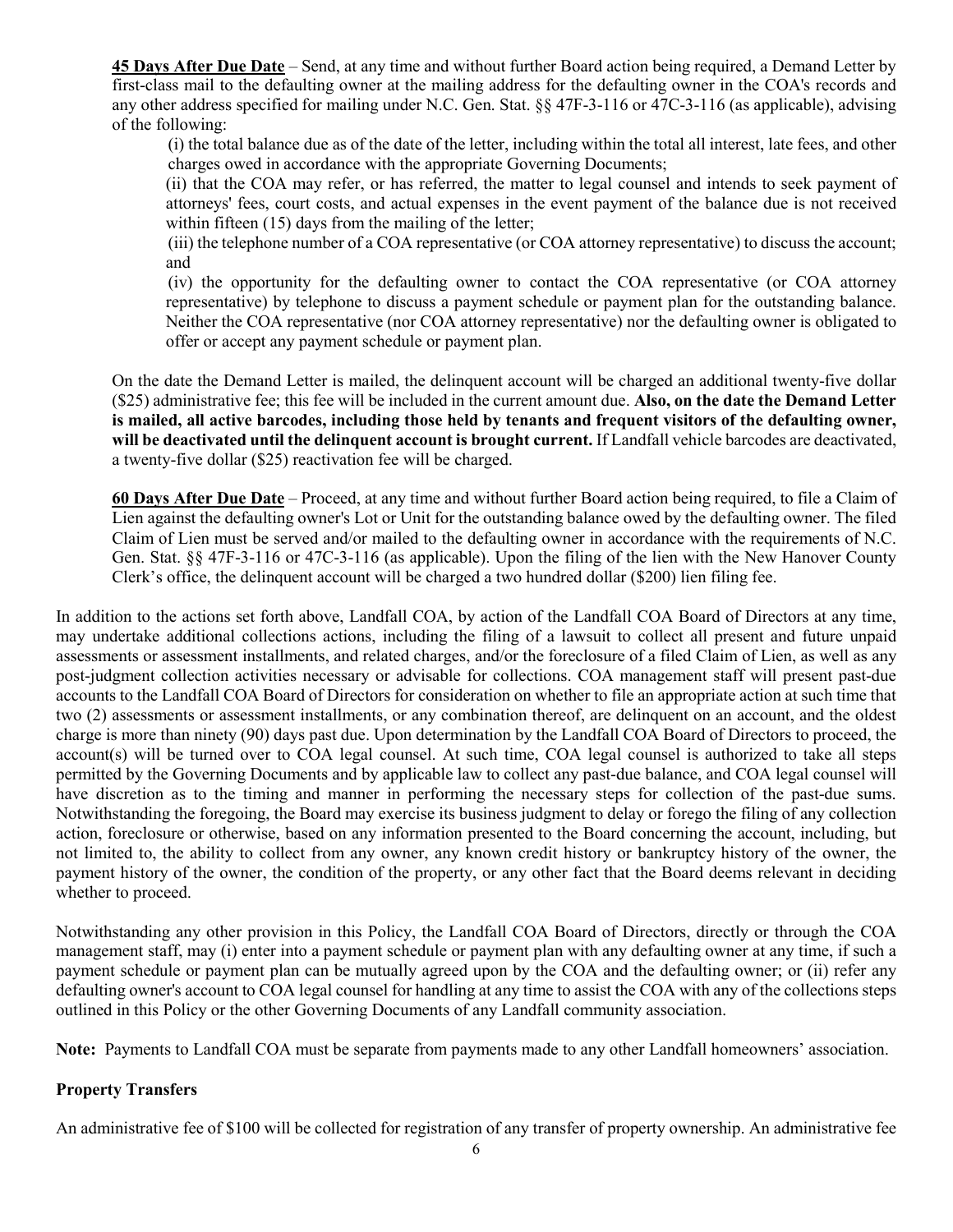of \$50 will be collected for each lease that results in a change in occupancy of the property. Any purchaser or lessor must provide to the Landfall Council of Associations written notification of the following:

- The date of the transfer of any property interest
- The name, address and telephone number of the person or entity acquiring title interest in the property
- The specific lot, unit or other parcel being transferred
- The real property interest being conveyed

## <span id="page-6-0"></span>**E. VEHICLE REGULATIONS**

#### 1. TRAFFIC RULES

**GENERAL: All State of North Carolina Motor Vehicle Laws pertain while driving in Landfall. The following rules are established to carry out this general purpose. To the extent that the Rules and Regulations stated herein are inconsistent with North Carolina Motor Vehicle Laws, the more restrictive law or regulation shall control. LCOA bears no and accepts no liability for injury to any Persons or property arising out of the breach of these rules and/or the enforcement or non-enforcement thereof.**

- a. The speed limit in Landfall is 25 m.p.h. (except where posted otherwise) and will be enforced by LCOA Security, which may include the use of radar and audio/video-equipped patrol vehicles.
- b. Vehicles must bear a valid state registered license plate and safety inspection sticker, when applicable, while operating on Landfall roads or parking at a Landfall property.
- c. A current Landfall barcode, decal or official pass is required at all times for all vehicles being operated within Landfall, other than emergency, utility and official governmental vehicles
- d. The traffic offenses of speeding, careless driving, reckless driving, driving without a legal driver's license, running stop signs, eluding a traffic stop and driving under the influence of alcohol or drugs are prohibited and may be referred to the WPD. The Security staff will strictly enforce the rules forbidding these actions.
- e. Caution should be exercised to avoid endangering bicyclists, in-line skaters and pedestrians and when passing slow moving vehicles.
- f. Bicyclists on Landfall roads must ride single file with the flow of traffic and follow all NC bicycle laws. Nonmotorized vehicles may ride on sidewalks within Landfall during day light hours provided they travel single file and yield right-of-way to all pedestrians. Identification armbands are available to Property Owners at the LCOA office for bicyclists who leave and re-enter Landfall's gates.
- g. In-line skaters on Landfall roads must travel single file with the flow of traffic and are not permitted after dusk.
- h. Skateboarding, scooters, hoverboards, three point carving vehicles, and similar equipment are prohibited on the streets of Arboretum Drive, Deer Island Lane and Pembroke Jones Drive.
- i. Walkers and joggers on Landfall roads must travel against the flow of traffic, and should use sidewalks where available.
- j. "Street Legal" golf carts must be plated, registered in NC, operated only by licensed drivers able to provide a valid ID and display a Landfall ID sticker. All other golf carts, go-carts, dirt bikes, mini bikes, small engine stand up vehicles, electric motor driven vehicles and all-terrain vehicles (ATVs) are prohibited on the roads, trails, and sidewalks of Landfall unless specifically authorized by LCOA Chief of Security. Residents should contact the LCOA Chief of Security to determine if additional vehicles not listed above are allowed on Landfall roads, trails or sidewalks before operation of the same within Landfall.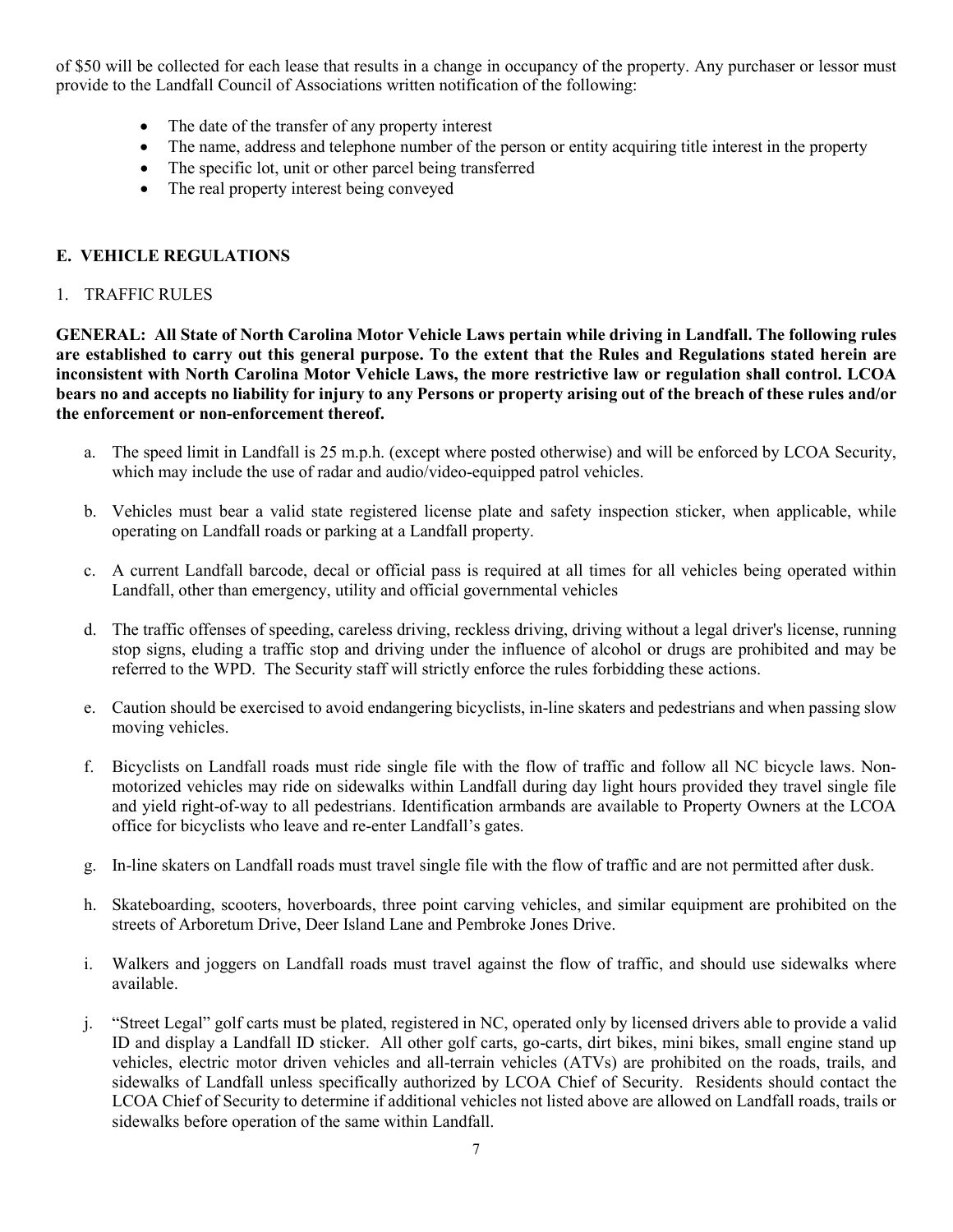## 2. PARKING

- <span id="page-7-0"></span>a. Overnight parking is prohibited on all Landfall roads, vacant lots and Common Areas. Exceptions to this prohibition may be granted by the LCOA Chief of Security in his sole discretion upon specific request. Said vehicle shall not present a traffic hazard, block ingress or egress, and shall not be a routine occurrence.
- b. All construction vehicles must park at the site. If there is insufficient space on the site, the parking of construction vehicles may be permitted on the construction side of the road pavement for short periods, at the sole discretion of the LCOA Chief of Security. In the event that other vehicles are already parked roadside, stay on same side of the road as the other vehicles parked closest to the site. If, in the opinion of the LCOA Chief of Security, the number of construction vehicles might constitute a nuisance or unsafe situation or condition, Contractors may be required to have their Employees park outside of Landfall and the Contractor may be required to provide for transportation of these Employees to and from the construction site.
- c. Large trucks are allowed to briefly stop on roads immediately adjacent to the construction site to unload, only if there is not sufficient room on the construction site.
- d. Residents must advise LCOA Security as to the timing of the presence of moving vans to be sure that the same may be accommodated in a safe manner as well as size limitations in specific areas. In areas where Security determines a moving van presents a traffic hazard and LCOA personnel are required to direct traffic, the current LCOA hourly rate will apply.
- e. Owners must promptly notify Landfall Security of any disabled vehicles parked on Landfall roads.
- f. No boats, trailers, campers, motor homes, or tractors shall be parked on any lot, on the Common Elements, or on any right-of-way roads or streets within the property or adjoining the property by any lot owner, its family members, guests, renters or contract purchasers, except inside an enclosed garage located on a lot or in a specified storage area established by the LCOA.
- g. Residents that drive a Commercial Vehicle by way of definition in these Rules and Regulations, must not park said vehicle in the driveway after Contractor hours. Said vehicle shall be kept in an enclosed garage on the lot.
- h. Delivery and maintenance vehicles are permitted to park on roadways during brief deliveries and servicing of residences.
- i. When attending events in Landfall that might require roadside parking, vehicles should be parked on the same side of the road as the other parked vehicles. All roadways must provide one full lane of passage for Residents and guests.
- j. On improved homesites, no parking shall be permitted other than on the existing paved driveway or designated spaces.

## <span id="page-7-1"></span>F. **ANIMAL CONTROL**

No animal or animals, birds, livestock or poultry of any kind shall be maintained on any lot or in any dwelling except that dogs, cats, pet birds or other domestic household pets may be kept or maintained by Residents provided that they are not kept or maintained for commercial purposes and are controlled in accordance with applicable governmental ordinances and are not a nuisance to other owners.

Control, in this instance, is defined to require that pets be contained on the resident's property unless on a leash accompanied by their owner or handler. Continuous barking by dogs shall be deemed a nuisance to other owners and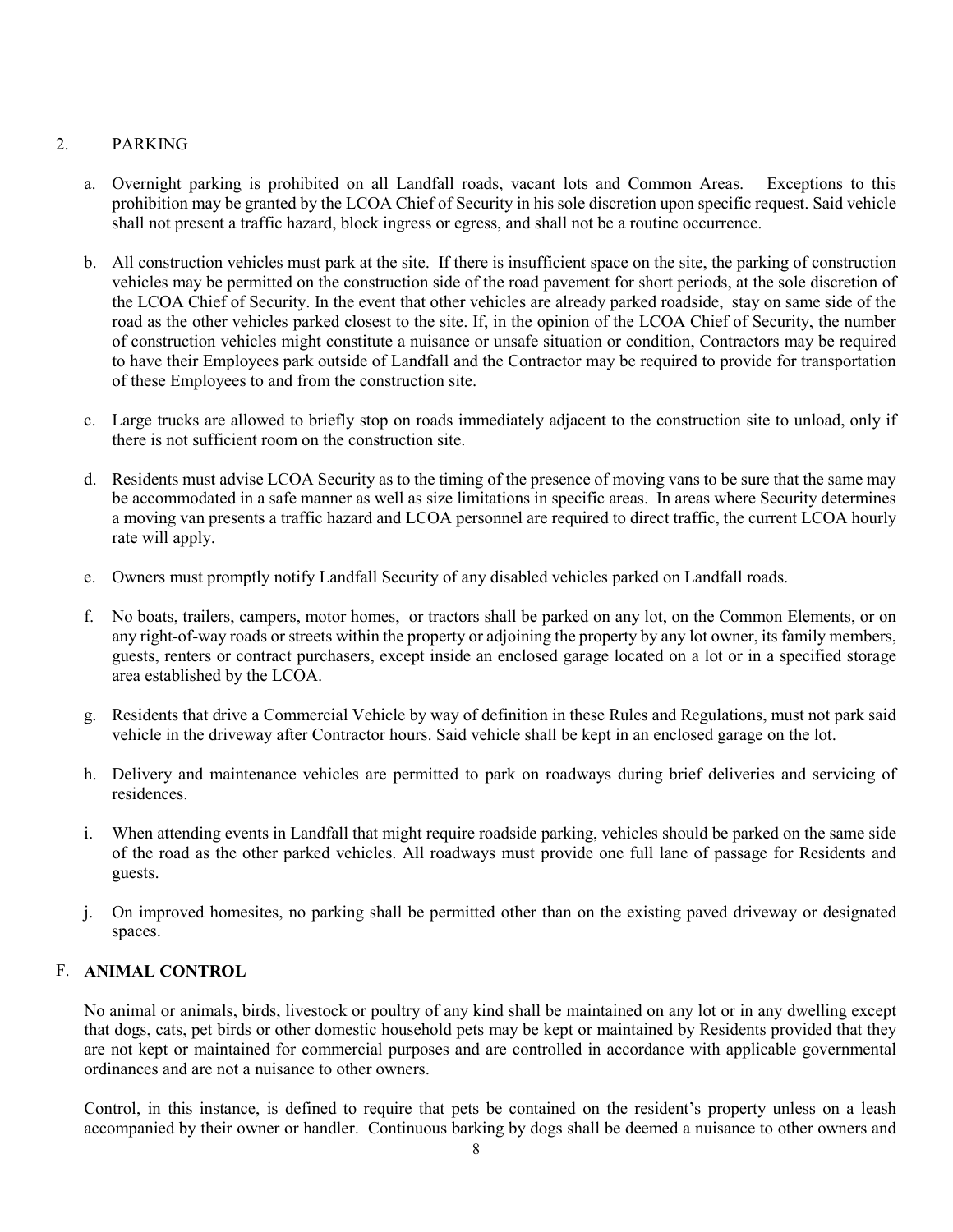a citable offense. Ongoing violations of this nature may be referred to Animal Control and/or WPD.

Pet owners will be responsible for clean up after their pets and must have the means to do so whenever they are utilizing any portion of Landfall other than their own property at all times. Violations are subject to the Violation Fee Schedule.

Notwithstanding the foregoing, the LCOA may designate certain portions of the Common Areas as available to owners to allow pets to play off leash. The decision to designate any such area, and the portion of the Common Areas so designated, are at the discretion of the LCOA, and may be subject to certain additional rules including time of day that pets may run, types of animals allowed to utilize the area, and other rules deemed appropriate by the LCOA. PET OWNERS ARE RESPONSIBLE FOR THEIR PETS AT ALL TIMES. THE LCOA IS NOT RESPONSIBLE FOR DAMAGE OR INJURY CAUSED BY OR SUFFERED TO ANY OWNER'S PET.

Landfall inhabits many varieties of wildlife and some of this wildlife may be dangerous. In the event of a potential hazard, Animal Control and/or WPD should be contacted.

#### **G. CONTRACTOR/BUSINESS RULES**

- <span id="page-8-0"></span>1. Contractors must be called in as authorized guests or added as a Personal Guest on the Resident Portal profile.
- 2. The primary construction entry and exit point is the Arboretum gate.
- 3. Contractor work must not start prior to 7:00 a.m. and must conclude no later than 6:00 p.m. on weekdays. Saturday work hours are from 8:00 a.m. to 1:00 p.m. Construction on Sundays, New Year's Day, Memorial Day, Fourth of July, Labor Day, Thanksgiving Day, and Christmas Day is not permitted. Working during prohibited hours or on prohibited days is a citable offense and is subject to fines.
- 4. ARC review is required for all tree removals on improved homesites and trees greater than 4" in diameter on vacant lots. The deadlines for submittal review are the 1<sup>st</sup> and 3<sup>rd</sup> Mondays of each month. An expedited review may be arranged with the ARC members for the charge of a \$50 fee. This process does not guarantee an approval.
- 5. A complete set of rules for builders, Contractors and service personnel is available from the LCOA office.
- 6. Contractors and Business People must be authorized access by individual Property Owners, or their designated agents, to perform work on their property. Contractors and Business People who are not Residents may not authorize unaccompanied access to Landfall.
- 7. Contractor vehicles may not be left overnight on construction sites except for emergencies and those exceptions must be approved by the LCOA Chief of Security on a case-by-case basis. Vehicles unnecessarily parked at the sites for the purpose of advertising are not allowed. During construction, all vehicles involved, including those delivering supplies, must enter the lot on a driveway only as approved by the ARC so as to not unnecessarily damage trees, street paving and curbs.
- 8. During construction, Property Owners and Contractors must keep the homes, garages, and building sites clean and free of debris. All landscaping debris, stumps, trees, etc., must be removed from each lot by the Property Owner and/or Contractor as often as necessary to keep the house and lot attractive. Such debris shall not be dumped in any area of the property or within Landfall.
- 9. A neat construction site must be maintained. Loose trash that can be scattered by the wind to create a nuisance on neighboring property must be contained. A screened in portable toilet and dumpster are required at all construction sites.
- 10. Workmen's radios and voices must not be a nuisance to neighbors and those using the Country Club of Landfall facilities. Volume must be kept to a minimum and shouting and profanity are prohibited.
- 11. Contractors and Business People and their Employees are not permitted to use any amenities including the lakes,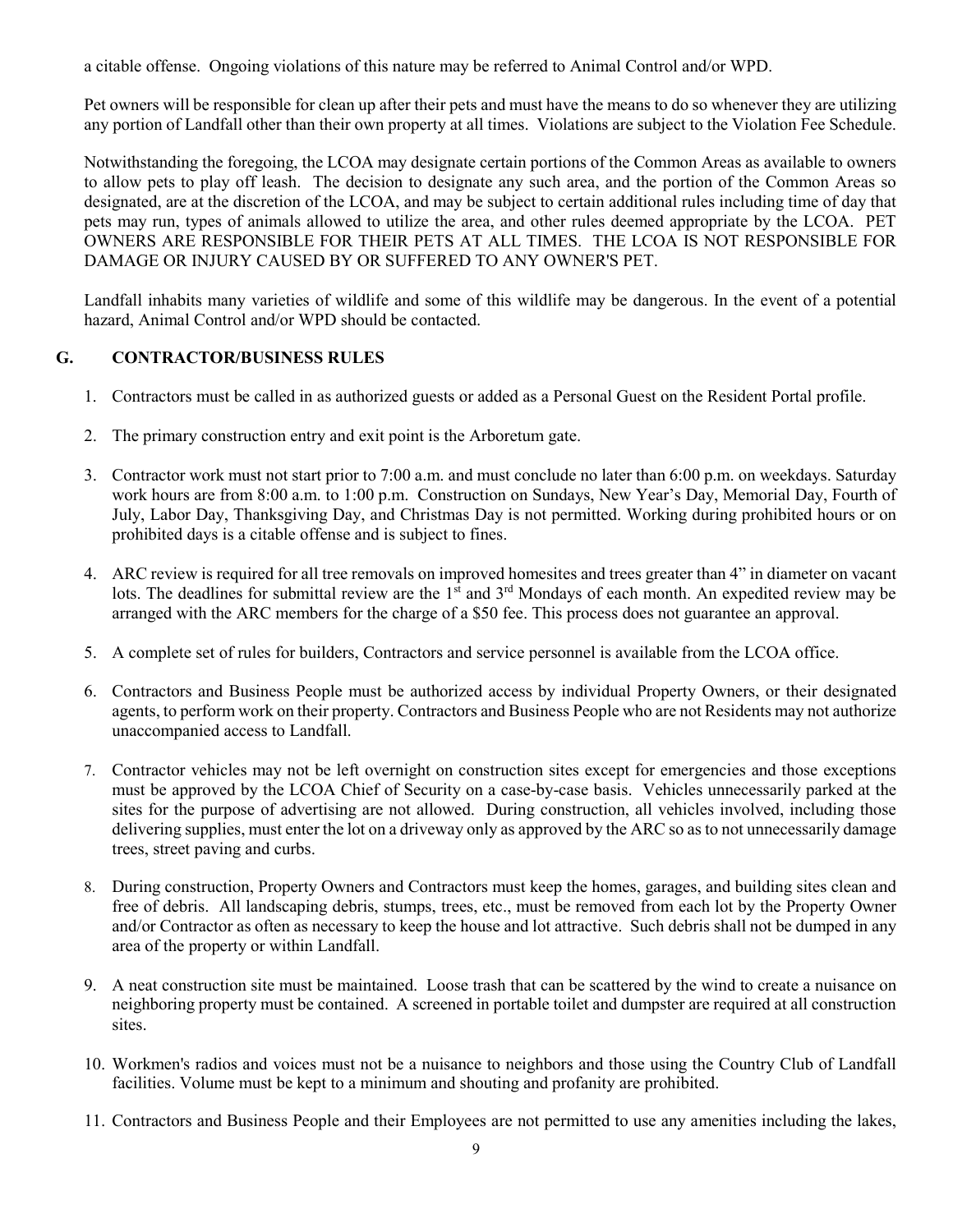ponds, creeks and marshes for fishing, crabbing, or shrimping.

## **H. USE RESTRICTIONS**

## 1. USE OF PROPERTY

No portion of any building lot or residential acreage shall be used except for single-family residential purposes and for purposes incidental or accessory thereto. No industry, business, trade, occupation or profession shall be conducted, maintained or permitted on any lot or residential acreage. This rule is not intended to restrict a resident from engaging in work-related activities provided that the activity does not generate noise, has no clients, employees or customers coming to the residence, does not generate traffic and the activity does not violate any other covenant or restriction and does not violate any North Carolina state, county, city or other law, ordinance, rule or regulation.

No property in Landfall shall be rented for a term of less than six (6) months. Prestwick at Landfall requires a minimum twelve (12) month lease.

## 2. QUIET ENJOYMENT

No obnoxious or offensive activity shall take place on any property in Landfall, nor shall anything be done which may be, or may become, a danger, nuisance or annoyance to a neighbor or the neighborhood or Persons using the roadways, Common Areas, amenities or the properties of the Country Club of Landfall. Any unreasonably loud, noisy, boisterous, or drunken behavior by anyone who causes a disturbance is prohibited. A violation of these restrictions and prohibitions will be deemed to have occurred if the offensive activity is persistent as to annoy or disturb the quiet, comfort or repose of a reasonably prudent person.

#### 3. INAPPROPRIATE BEHAVIOR

No immoral, improper, offensive, or unlawful use shall be made of the property within Landfall, or any part thereof. All laws, orders, rules, regulations, ordinances or requirements of any governmental agency having jurisdiction thereof, relating to any lot or any portion of the property, shall be complied with, by and at the sole expense of the owner or the appropriate property owner association, whichever shall have the obligation to maintain such portion of the property.

No person within Landfall shall engage in any abusive or harassing behavior, either verbal or physical, or any form of intimidation or aggression directed at other Persons, including but not limited to Residents, Employees, Public Visitors, Business People, Contractors, Personal Guests, and Property Owners; subject to citations and fines.

## 4. LARGE EVENTS

- All events that involve more than 50 guests from outside of Landfall should be coordinated with the LCOA Chief of Security at least 30 days prior to the scheduled event.
- The goal of this policy is to accommodate the majority of requests using the current Security staffing (no additional charge); however, at the sole discretion of the LCOA, sponsors may be required to contract for additional security personnel through the LCOA Chief of Security.
- Sponsors are responsible for the behavior of their guests. Damages to the Common Elements caused by the action of a guest may be the responsibility of the sponsor.
- The LCOA reserves the right to deny access to proposed attendees when the sponsor fails to follow this policy.
- Guidelines will be provided to event sponsors and compliance with those guidelines is a condition of the approval of any such event. Noncompliance with the guidelines shall constitute a violation of these Rules and Regulations.
- Notify the Landfall COA at least seven (7) days prior to any event that requires the use of tents, tables, chairs, inflatables or the like. Additionally, such material, equipment, etc. must be removed within three (3) days of installation.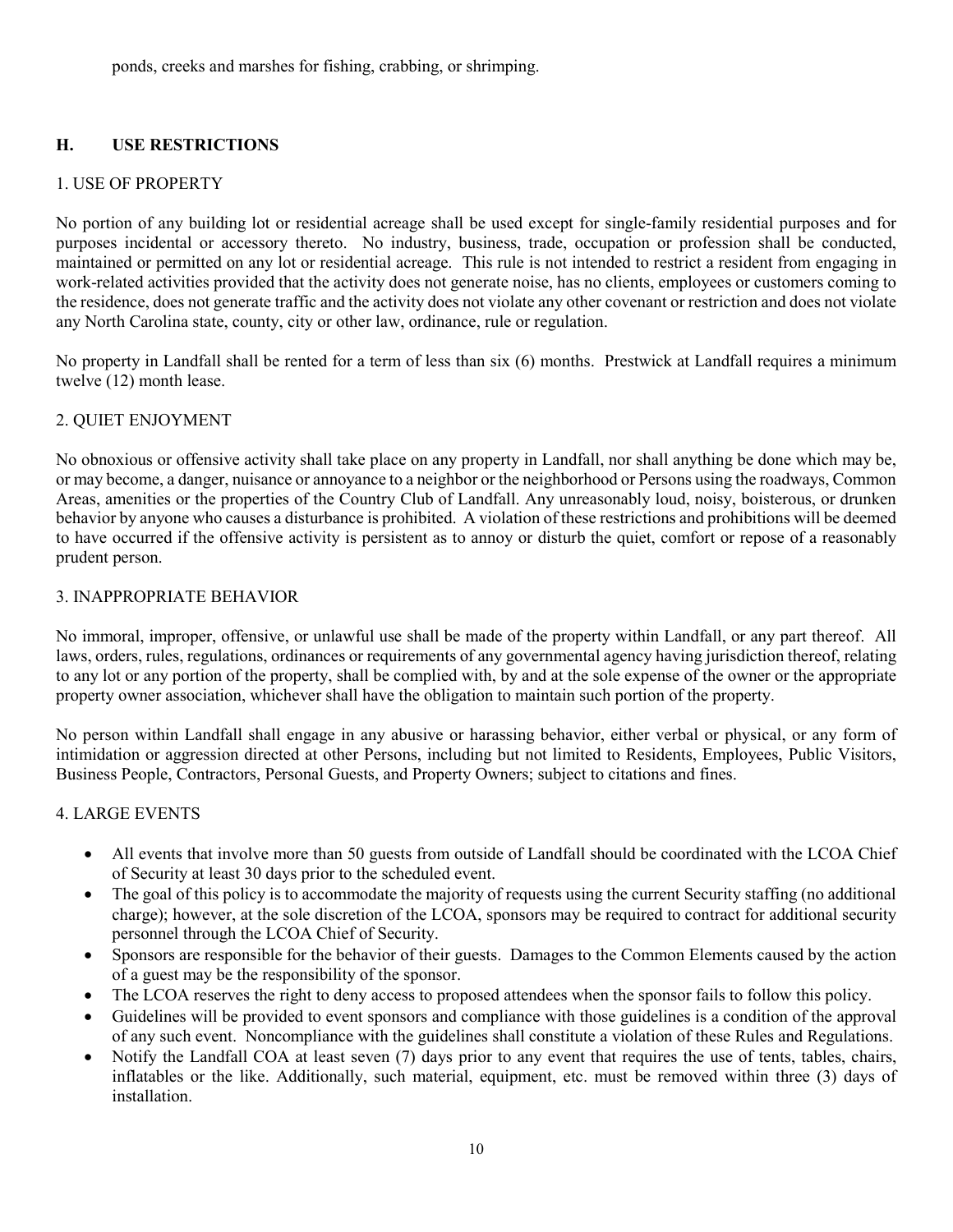## 5. SIGNS

No lot owner shall display, or cause or allow to be displayed in public view, any sign, placard, poster, billboard, or identifying name or number upon any lot, or any portion of the Common Area, except as allowed by the LCOA pursuant to Governing Documents or as required or allowed by applicable law or governmental authority. Such permitted signs shall be placed at least six feet from the road curb. No sign shall be nailed to trees.

Advertising signs showing availability of sales, services, etc., may not be displayed in Landfall. This includes signs at sites where construction or remodeling is underway. This prohibition does not include notices of community events or those signs specifically approved by the ARC which are necessary, such as for construction activities.

#### **Political Sign Display Policy**

The display of political signs (including flags and banners), on homesites within the Landfall community will only be permitted as follows:

- Political signs for a pending election or vote may only be displayed during the time period beginning forty five (45) calendar days prior to the applicable election day, and ending seven (7) calendar days following the election day. Political signs must be removed no later than seven (7) calendar days following the election day.
- For the purpose of this Rule, a "political sign" may be a yard sign, a yard flag, a garden flag, or a house flag, subject to the other provisions in this Rule.
- A "political sign" means a sign or flag that attempts to influence the outcome of an election, which may include supporting or opposing a specific issue on the election ballot. Signs or flags that cite political values, or generally support a political official unrelated to an election are not permitted "political signs" and are prohibited.
- No more than one (1) political sign, not exceeding twelve (12) square feet in size, may be displayed on a homesite during the permitted timeframe defined above. Illuminated and other electronic political signs are prohibited.
- A political sign may only be displayed on property owned exclusively by the homeowner and not on common area, easements, rights-of-way, or other areas owned by others. All Political Displays must be located at least ten (10) feet inside the homesite property line. This applies to front, rear and side property lines. Any political signs placed in any common area right of way is subject to removal without notification.

#### 6. POLICY FOR USE OF COMMON ELEMENTS AND COMMON AREAS OF LANDFALL

This refers to all real property and any improvements constructed thereon by the LCOA or any homeowner's association within Landfall. Some examples are playing fields, mail distribution centers, roads and ponds. In general, Common Areas may be used only for those activities for which they are intended and generally suited for, i.e. distribution of mail at the mail center and walking or driving on the roads.

The LCOA does grant special use of the Common Areas, including sales of tickets or other items when the activity has a direct benefit or contribution to the Landfall community at large. The LCOA has purposely limited extended use of common facilities to protect the privacy and safety of the Residents. Consequently, many special use requests from good organizations and causes may be denied as the efforts of these groups are not primarily for the benefit of Landfall and its Residents.

## 7. TEMPORARY MOBILE STRUCTURES

No trailers, tents, mobile homes, modular homes or other structures of a temporary character shall be placed upon any lot at any time; however, provided that this prohibition shall not apply to shelters or storage units used by Contractors during the construction or renovation of a dwelling, garage or accessory building. It being clearly understood that these latter temporary shelters may not, at any time, be used as residences or permitted to remain on the lot after completion of construction.

Portable on-site storage containers will be permitted by the LCOA Chief of Security on a case by case basis in said Chief of Security's sole discretion. The containers should be removed from the site within five business days, unless otherwise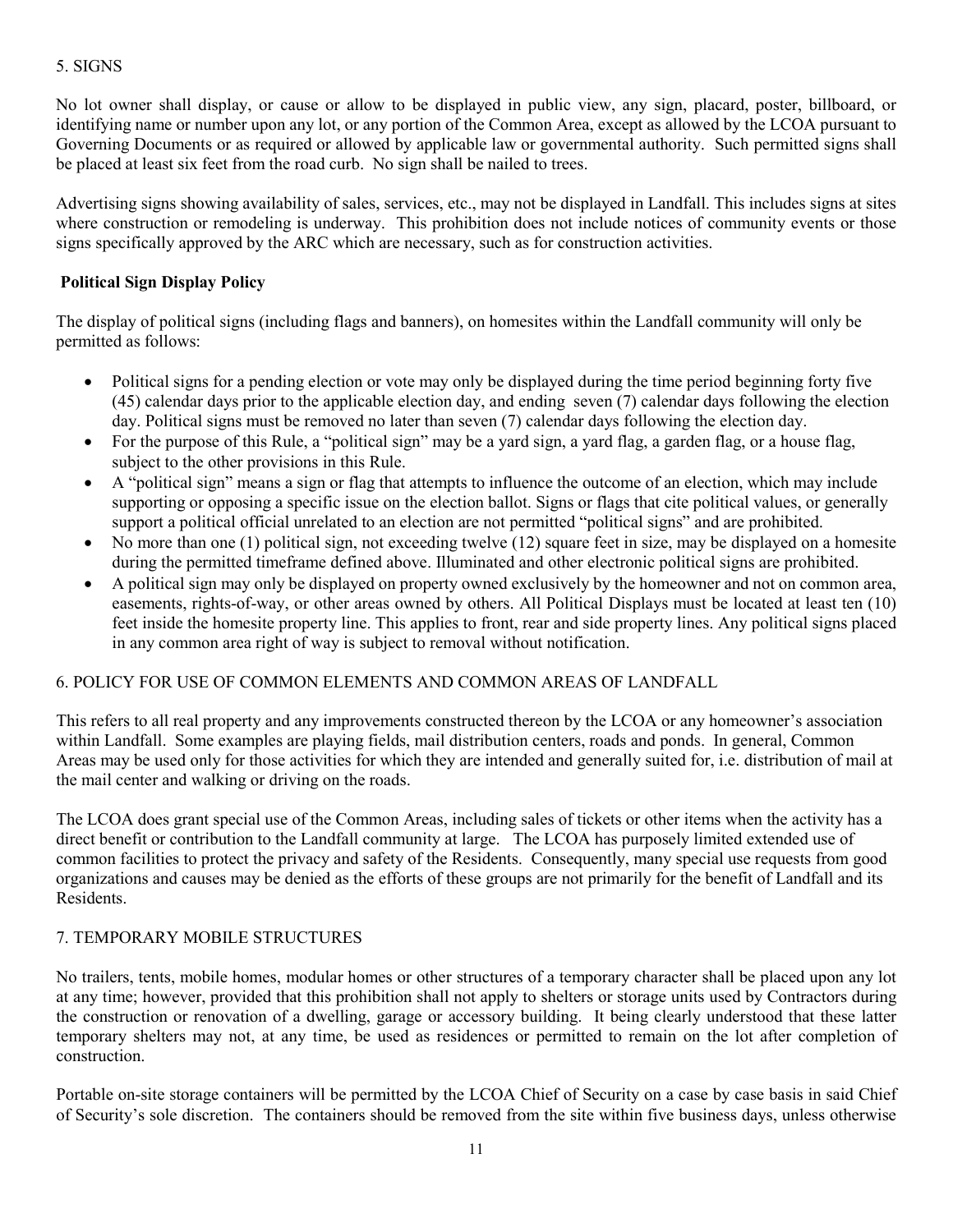approved.

## 8. FUEL TANKS

Fuel tanks may be installed only within an accessory building or within a screened area, or buried underground, as permitted pursuant to all applicable laws, statutes, ordinances, and rules and regulations.

## 9. GUEST FACILITY

A guest apartment or guest facility for and to be used by family members or Personal Guests solely for residential purposes, as approved and permitted by the ARC, may be included as part of a main detached single family dwelling. Any accessory building shall not be leased separately from the main dwelling.

## 10. NO WETLANDS ENCROACHMENT

No lot shall be increased in size or otherwise adjust its boundaries by filling in the waters, lakes, ponds, creeks or marshes on which it abuts, other than by natural accretion, erosion or avulsion, without prior written approval of the LCOA, and the appropriate state and federal agencies having jurisdiction over the waters, if applicable.

## 11. DELIVERY RECEPTACLES

No mail box, paper box or other receptacle of any kind for use in the delivery of mail, newspapers, magazines or similar materials shall be erected or located on any lot unless and until the size, the location, design and type of material for the receptacle shall have been approved by the Architectural Review Committee.

## 12. ANTENNAS

Exterior radio and television antennas, aerials, disks and dishes for reception of commercial or private broadcasts shall not be permitted on any lot without permission of the Architectural Review Committee as to design, appearance and location or pursuant to regulations issued for that purpose. Satellite dishes up to 18 inches in diameter are permitted when located as approved by the ARC.

## 13. FIREWORKS, FIREARMS, AND HUNTING PROHIBITED

There shall be no discharging of firearms, guns, pistols or explosive devices of any kind, caliber, type (including pellet guns), or method of propulsion; and no hunting of any type shall be carried on or conducted on the property of any owner or within Landfall except as shall be explicitly approved in writing by the LCOA. Any non-resident individual or vehicle with unauthorized firearms or fireworks, as discovered by the Security Staff, will not be permitted entrance into Landfall. Fireworks are prohibited except for properly supervised displays explicitly approved in writing by the LCOA.

## 14. DRYING AREAS

Clotheslines or drying yards shall not be located upon any lot without the prior written consent of the ARC, which consent may be conditioned or withheld at the sole discretion of the ARC, or as set forth in the regulations established for that purpose.

## 15. IRRIGATION SYSTEMS

No individual water supply system shall be permitted on any lot except a non-potable lawn irrigation system not connected to any building. A well or rainwater collection system may be permitted for such water supply, but drilling, construction or installation for such well or system must have prior written approval by the ARC. The pump, pressure tank, and house, if any, shall be considered structures requiring prior ARC approval.

## <span id="page-11-0"></span>16. HOME AND LANDSCAPE MAINTENANCE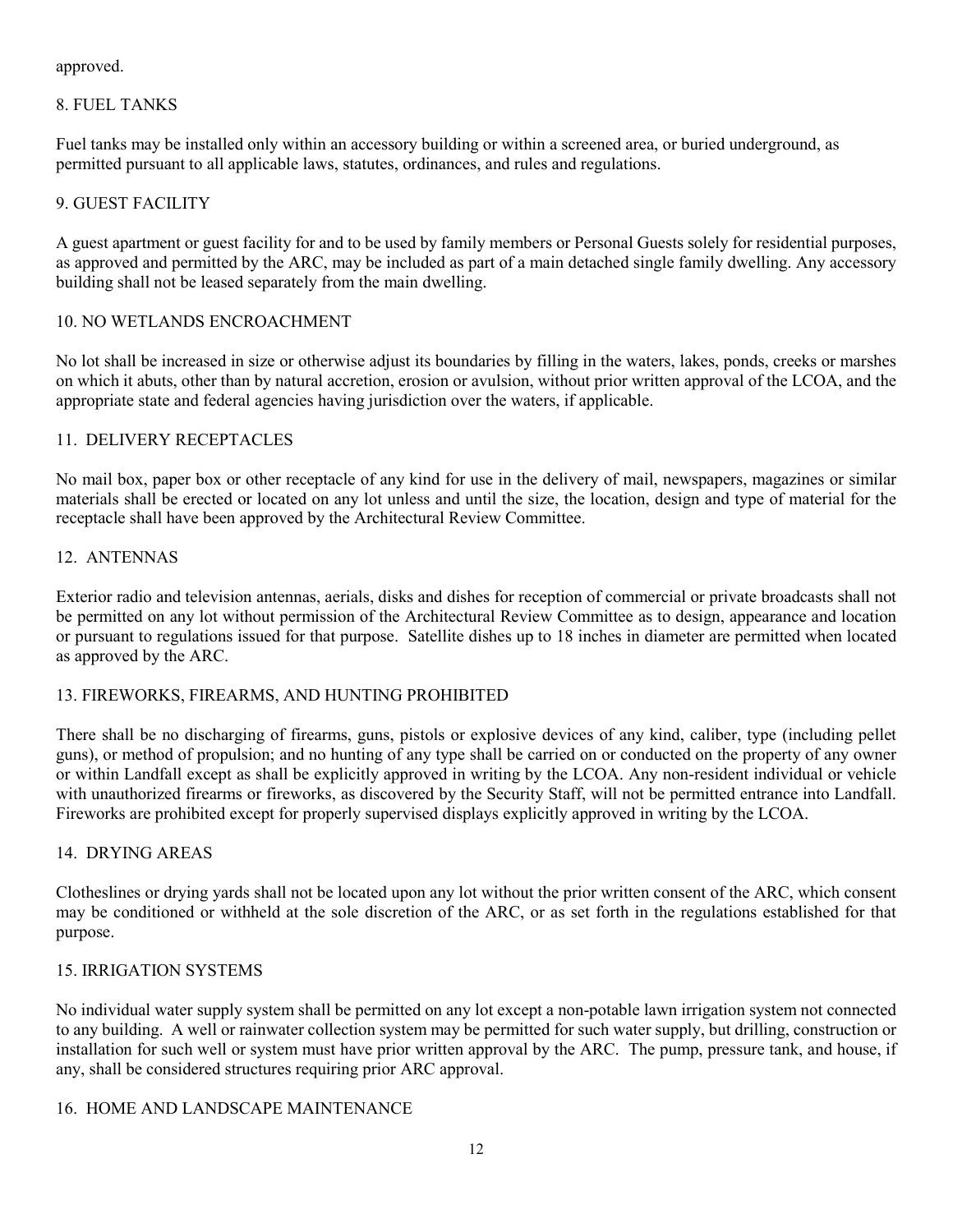- All portions of an improved homesite which are not improved by an impervious surface or a structure must be maintained with grass, mulch or other vegetation approved by the ARC.
- All turf areas on a homesite must be kept primarily free of noticeable weeds and neatly mowed during the growing season. No bare spots in turf areas should be allowed to remain unsodded.
- Edges of turf areas must be neatly trimmed and maintained.
- Areas that have been mulched or where pine straw has been added will be maintained by adding new pine straw or be re-mulched and edged as necessary to preserve a fresh appearance.
- Turf areas and other vegetation should be watered as necessary. Any dead plants, shrubs or trees should be removed and replaced as approved by the ARC.
- All hedges, trees and shrubs must be neatly trimmed and maintained.
- The exterior of a home must be maintained in an attractive manner. No significant blistering, fading or peeling of exterior painted or stained surfaces is permitted. Any exterior building components (i.e., shutters, window grates, siding, gutters and downspouts, roof shingles, windows and doors) which are missing, broken or otherwise in a state of disrepair must be repaired as quickly as possible.

#### \*17. HOME AND LANDSCAPE MODIFICATIONS

All proposed exterior additions, subtractions or modifications to any property must be submitted to the Architectural Review Committee for approval before beginning any work, including, but not limited to: play equipment (trampolines, swing sets, and basketball backboards), tree removals, pools and fencing. Most submittals for modifications to property (other than new homes) can be done by utilizing the following:

- Modification to Existing Home and Landscape Form available in the ARC Guidelines
- A site plan showing the lot lines, home footprint and the location of the addition or modification
- A photo, drawing or brochure of the proposed addition
- A list of materials, colors and sizes of modifications
- ARC fees and impact fees apply for home modifications requiring elevation drawings, increase in square footage or pool additions

#### <span id="page-12-0"></span>\*18. VACANT LOT MAINTENANCE

Any alterations of vacant parcels including changes in grade or tree removals are subject to prior ARC review. Any ownerplanted vegetation, flowers, shrubs, new trees or hardscape features require prior ARC submittal, review and approval. Indigenous growth must be maintained to the standards established by the LCOA, which require that outside of each tree canopy, lots must be mowed a minimum of once per month for a total of six times during the growing season. No weeds, underbrush or other unsightly growth shall be permitted to grow on any lot; and no unsightly objects including old household appliances, inoperative automobiles and the like shall be permitted to remain on any lot.

\*The complete ARC Guidelines addendum is located on the LCOA website at www.landfall.org/arc/.

#### 19. CORNER LOTS

The property owner of the corner lot must maintain corner lot landscape beds. All street and sidewalk edging is the responsibility of the lot owner.

#### 20. INVISIBLE UNDERGROUND FENCES

Invisible fences must be installed underground and be located on your property. Additionally, the fence must not be located in the road right of way area or within an easement.

#### <span id="page-12-1"></span>21. LOT RECOMBINATION POLICY

No platted lots shall be combined without the approval of the Board of Directors of LCOA through the ARC, in its sole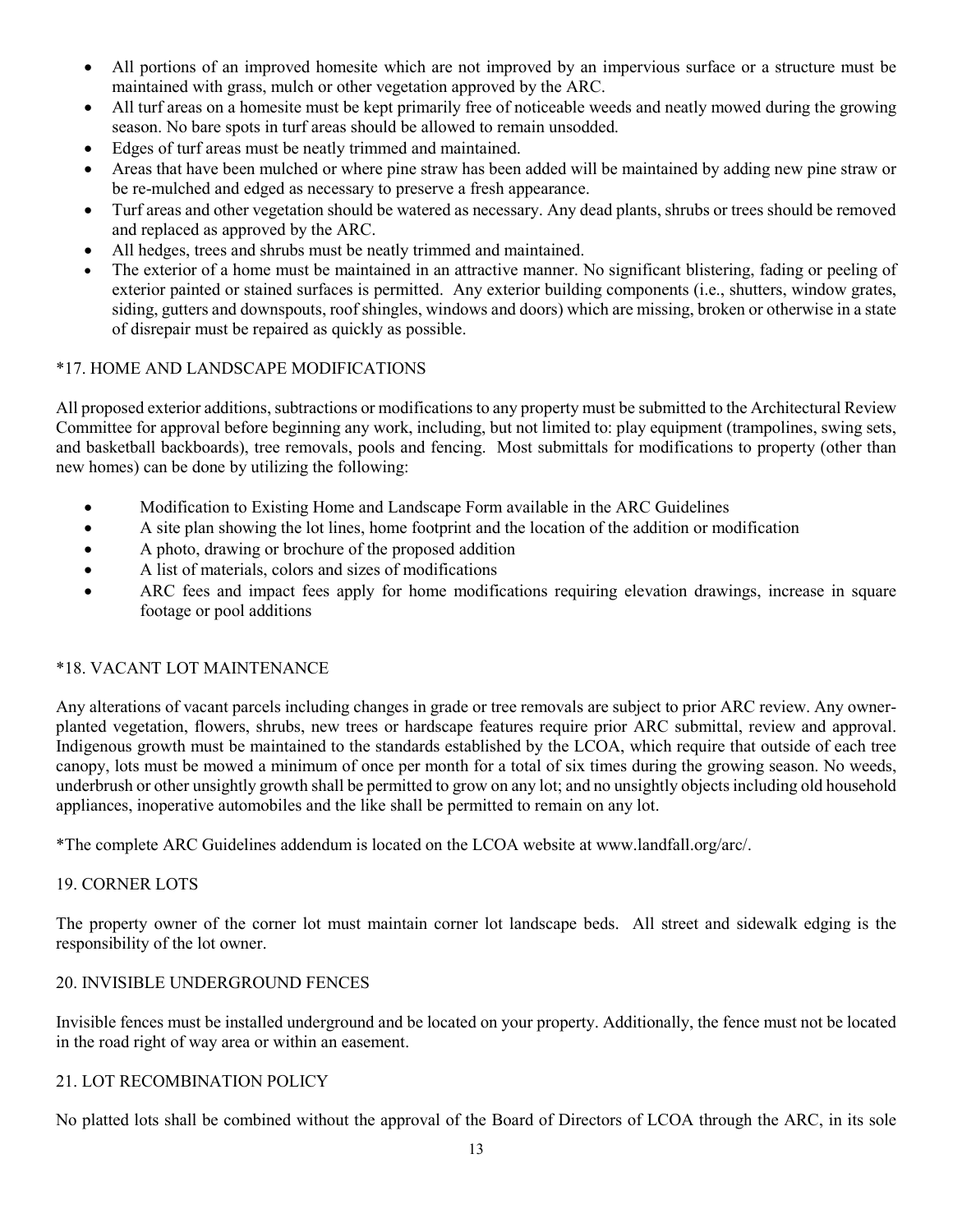discretion and judgment. In the event that such recombination is approved, conditions of the approval may include a provision that the recombined lot or lots shall pay an assessment based upon the total number of lots assessed prior to the approved recombination.

## <span id="page-13-0"></span>22. OPEN HOUSE GUIDELINES

Open houses conducted for the purpose of marketing an existing residence may be held on Sundays from 1:00 p.m. to 4:00 p.m., and must be by appointment only. The Property Owner of the property that will be shown in the open house must give LCOA Security a list of non-Landfall Residents who will be attending prior to the start of the open house.

#### 23. POLICY FOR REPEAT FALSE ALARMS

Landfall Residents will be permitted two false alarm activation responses within a 12-month period without levy of fine. Upon the second false alarm activation within the 12-month period, a letter will be sent to the Resident requesting that he/she take steps to avoid future instances of false alarms. The correspondence will include the City of Wilmington's False Alarm Ordinance, as well as notification that upon the third false alarm activation within the 12-month period, the resident will be subject to levy of fine. The resident will have an opportunity at this time to request an Adjudicatory Panel hearing to refute the fine.

It should be noted that alarms resulting from severe weather or power outages will not be considered false alarms.

## 24. HALLOWEEN GUIDELINES POLICY

- If you wish to have your child participate in trick-or-treating, please do so within the hours of 5:30pm and 8:00pm.
- If you will be providing treats, please make sure that your garage and porch lights are on. If you do not wish to participate, please keep your garage and porch lights off.
- Halloween participants must respect the property and privacy of those Residents with lights off.
- No food or beverage vehicles, trucks, carts or the like shall be parked on any of the shared Common Areas or streets which must be kept open.
- No loud music shall be played from the shared Common Areas.
- Do not litter.

Remember to exercise great care when driving through the neighborhood on Halloween night since there will be many additional people walking in the community

#### 25. DRONES

The use of drones in the Landfall community requires compliance with all applicable federal, state and local laws, as amended from time to time. The wildlife in the conservancy areas of Landfall governed by the NENHC should not be disturbed by drone activity. In no way should the usage of a drone become a nuisance or invade the privacy of any other resident within Landfall.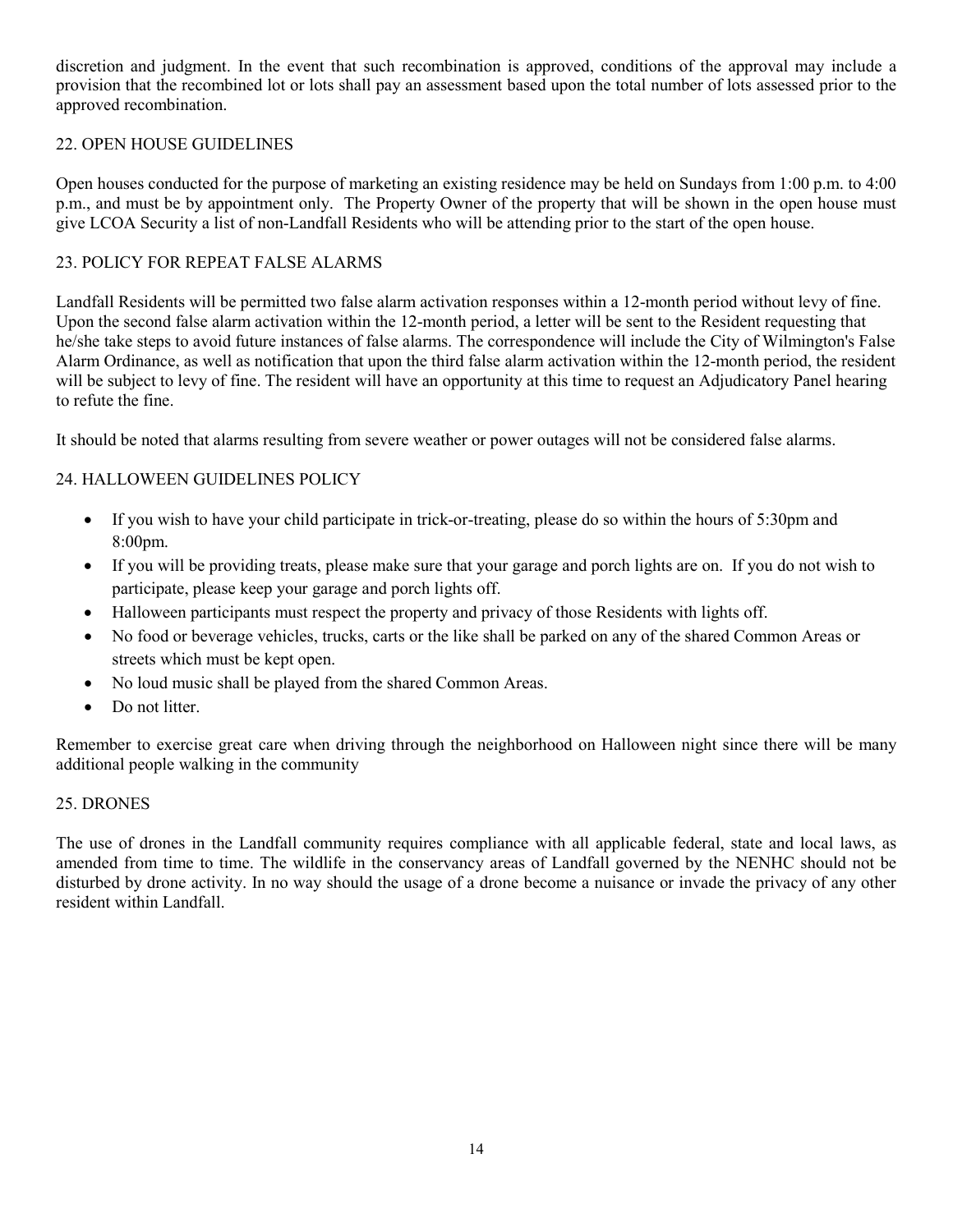#### <span id="page-14-0"></span>**I. MISCELLANEOUS RULES**

- 1. Garbage collection days are Wednesdays, Thursdays and Fridays unless otherwise announced. Each lot owner shall utilize provided receptacles. They will be stored in a screened in area or garage, not visible from the road. Receptacles should be returned to the screened area as soon as practicable on the days of collection. No garbage or trash that will attract animals may be placed outside the closed receptacle.
- 2. Littering in Landfall is prohibited. Violators will be issued citations and may be subject to penalties under state statutes, as well as LCOA rules.
- 3. Burning of trash, leaves, scrap lumber, debris, etc., is prohibited.
- 4. Residents are responsible for the behavior and conduct of their families and Personal Guests. Residents are responsible for any damages caused by their children or guests, as well as any unpaid violation fees.
- 5. Solicitors, sales/service personnel, peddlers, etc., shall not be allowed access to Landfall unless specifically invited in (by name) by Residents or other Persons authorized to do so as herein provided, and their visit is arranged with the LCOA Security. A business pass will be issued restricting them to the most direct access route to the requesting Resident's residence. Door-to-door solicitation within Landfall is not permitted by any Resident or Guest. Advertising brochures, leaflets, etc., may not be distributed unless approved by the LCOA.

## **J. ENFORCEMENT**

- <span id="page-14-1"></span>1. These rules and regulations are based on the Governing Documents and on the Bylaws of the Property Owners Associations in Landfall and are enforced by the Covenants & Security Committee, Chief Administrative Officer and the Chief of Security acting for the Landfall Council of Associations. Failure by the LCOA to enforce any covenant or restriction herein contained shall in no event be deemed a waiver of the right to do so thereafter. The Security staff is empowered to issue citations for any violation. Violations of these rules and regulations may result in fees being assessed against Residents (and others) according to a schedule, approved by the LCOA, which may be modified from time to time by the LCOA.
- 2. Property Owners are responsible for the conduct of their families, Personal Guests and Long Term Renters. In the event that any Long Term Renter or Personal Guest violates the Covenants, Bylaws, or Rules and Regulations and a fee is imposed, the fee shall be assessed first against such Long Term Renter or Personal Guest. If the fee is not paid by the cited party within the time period set by the LCOA Chief of Security or Chief Administrative Officer, the Property Owner shall pay the fee upon notice and demand of payment from the Chief of Security or Chief Administrative Officer.
- 3. A Property Owner issued a citation for a violation of any of the Governing Documents or any of the Rules and Regulations shall be given notice of the charge, an opportunity to be heard and to present evidence and to receive notice of the decision. Such hearings shall be held before Adjudicatory Panels composed of members of the Covenants & Security Committee. Each such panel shall consist of at least three (3) members, one of who shall serve as chairperson and none of who shall be officers of the same homeowner associations as the cited Property Owner. The panel shall determine if a cited Property Owner is to be fined, or if community services or privileges are to be suspended. Any fine or special fee imposed for a violation shall become effective five (5) days after the Adjudicatory Panel decision is rendered.
- 4. A Property Owner may appeal the decision of an Adjudicatory Panel to the Board of Directors of the Landfall Council of Associations by delivering written notice of appeal to the Board of Directors within fifteen (15) days after the date of the decision. Such notice shall state in brief and concise terms the grounds for the appeal. The Board of Directors will render a decision on the appeal within thirty (30) days from the receipt of the written appeal.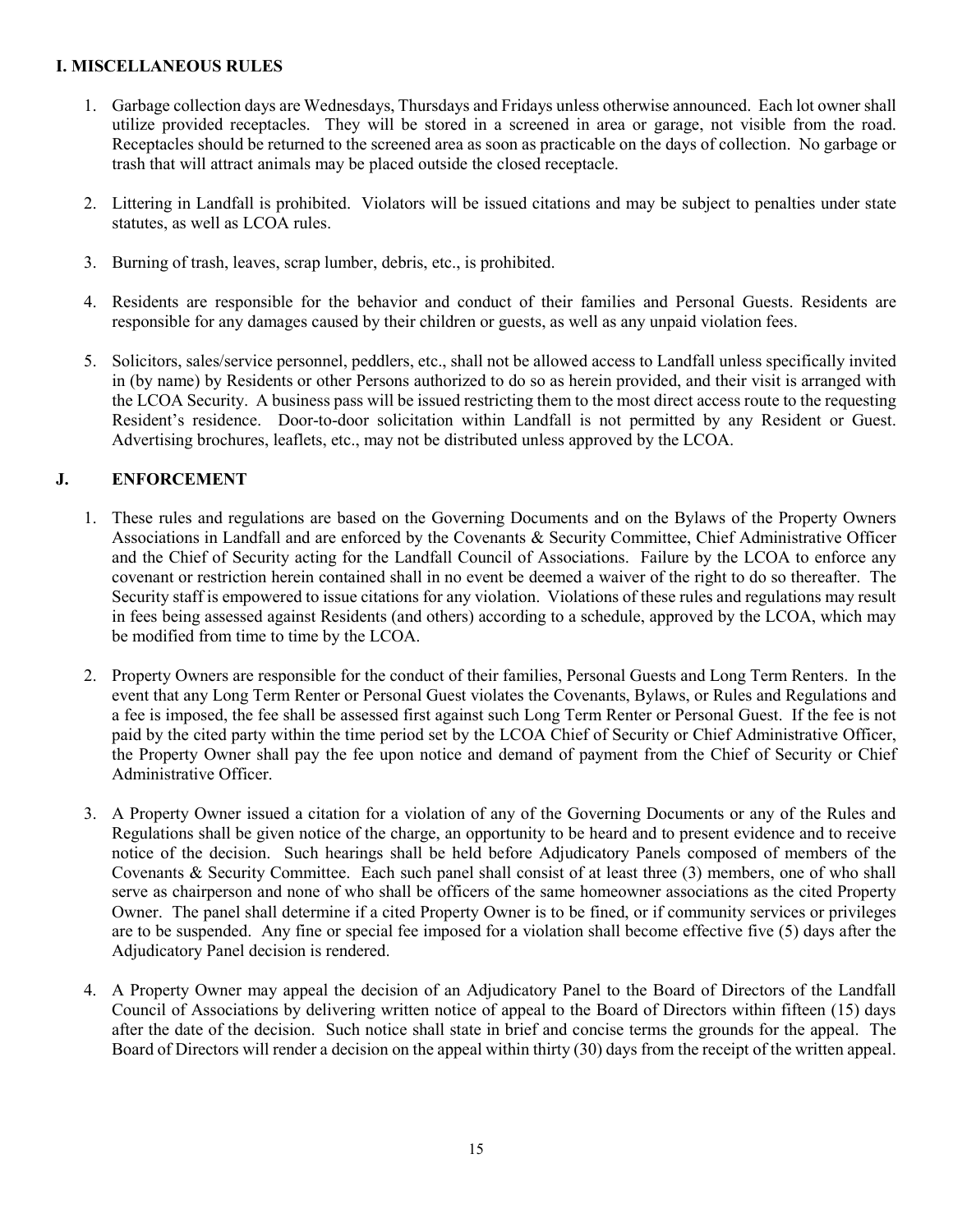## <span id="page-15-0"></span>K**. PENALTIES AND FEES**

#### 1. Improper access to Landfall.

Those people who gain improper entrance to Landfall will be escorted off Landfall by Security and may be reported to the WPD. Prior to being escorted off the property, all trespassers will be issued a Landfall citation, per the Violation Fee Schedule, and informed that they may not return, even as a guest, until the fine has been paid.

Those Residents with deactivated barcodes that attempt entry through an unmanned lane will be warned on the first entry violation. Thereafter, they will be assessed fees of \$10 for each entry violation.

#### 2. Traffic Rule Violations

- a. Traffic rule violators and/or those who exceed the posted speed limit by less than 15-mph and who are Residents will be given a warning on the first offense. Thereafter, they will be subject to penalties as follows:
	- Resident operators will be assessed a fee of \$50.00 for their second offense. Any subsequent offense will be assessed \$100.00. If, after the first offense, the driver has a clear record for twelve months, he/she will resume the normal cycle of citations. However, if a second offense occurs before the elapse of the twelve months, the \$50.00 fine will be assessed and the cycle will continue for an additional twelve months starting at the date of the second offense. If a third offense occurs before the new cycle expires, the \$100.00 assessment will be applied and the cycle extended for an additional twelve months. Any additional citations will result in \$100.00 assessments for each incident until the operator completes an incident free 12-month period.
	- Any operator of a motor vehicle who is observed exceeding the posted speed limit by 15-mph or greater or is reckless driving will be subject to a \$100 penalty. Such an incident will not be included in the first offense warning category.
	- Failing to stop for Landfall Security while they are attempting to initiate a traffic stop, eluding a traffic stop, or leaving the scene of a traffic stop prematurely, are all considered serious traffic offenses.
- b. CCL non-resident members and Personal Guests will be given a warning for the first traffic violation other than exceeding the posted speed limit by 15-mph or reckless driving. Subsequent offenses may result in the assessment of fees and/or suspension of driving privileges at Landfall.
- c. Contractors, their Employees, and other service and business personnel will not be given a warning on the first offense and are subject to the violation fees schedule. They may be required to meet with the LCOA Chief of Security or the Chief Administrative Officer to determine their continuing privilege to drive in Landfall. Any additional offense will result in an assessment of fees and another review of their permission to drive in Landfall.
- d. Country Club of Landfall and LCOA Employees' violations will be handled as in paragraph c. above, and will be reported to the appropriate supervisor for appropriate disciplinary action. The subsequent disciplinary action could result in suspension of driving privileges and/or termination of employment.
- e. Only valid licensed drivers may operate motor vehicles on Landfall roads. If a Resident's driving privilege is suspended or revoked by the North Carolina Division of Motor Vehicles (or other equivalent agency in any other state) or by a court of competent jurisdiction, the Resident's privilege to drive on the streets and roads of Landfall shall be automatically suspended or revoked for the same period and subject to the same terms.
- f. If a Resident drives on the streets and roads of Landfall during a period of suspension of the driving privilege that Resident shall be referred to the WPD. Following disposition of the case in the New Hanover County Court system, the LCOA may review the matter for further action.

## 3. Parking Violations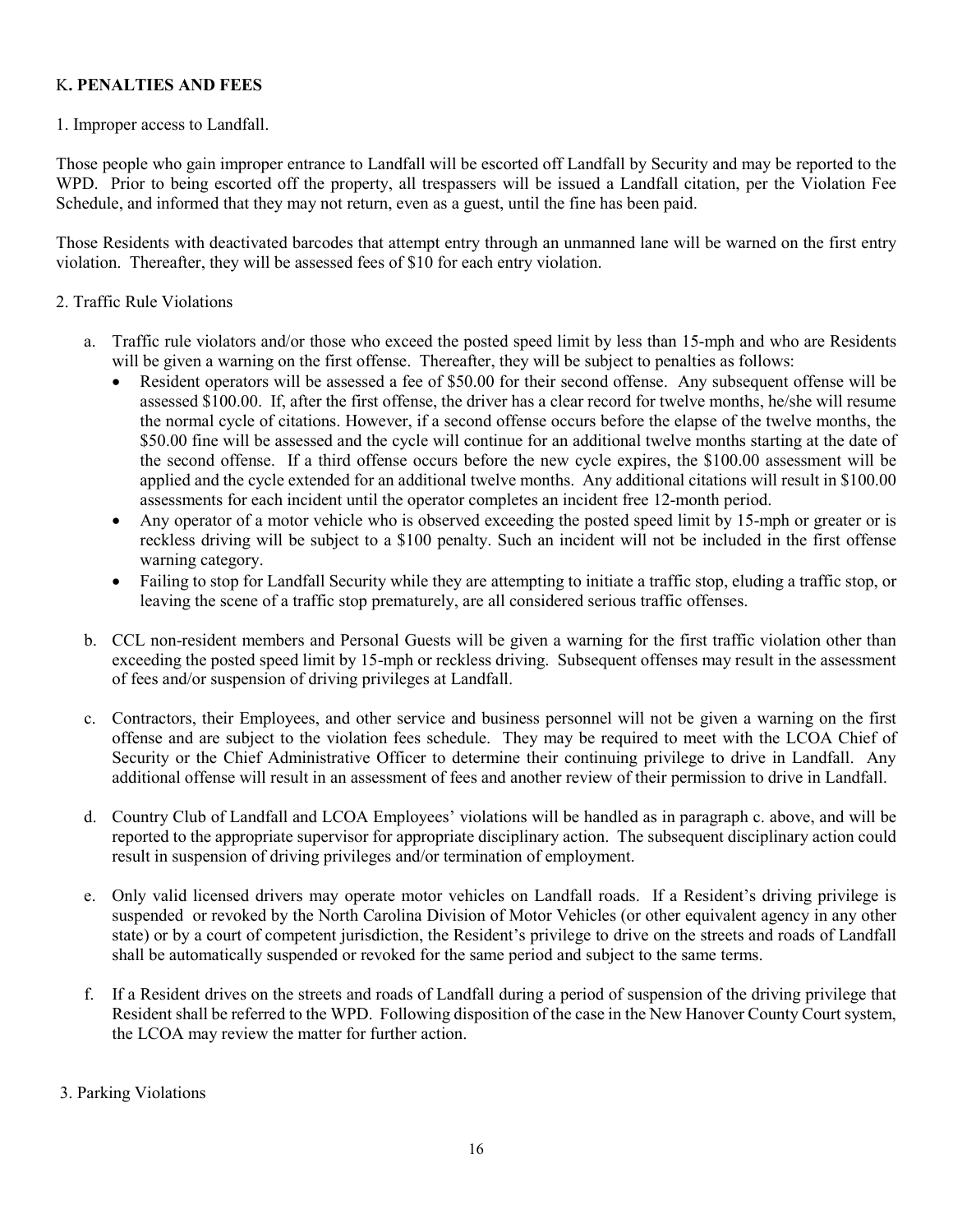- a. An illegally parked vehicle will be given a citation. If the vehicle constitutes a hazard and/or causes damage to grounds, and the owner cannot be located, the offending vehicle may be towed at owner's expense. The cost of any damage will also be at the owner's expense.
- b. If the illegally parked vehicle does not constitute a hazard and is not causing damage, it will receive a citation. It may be towed at the owner's expense.
- **c.** In those instances where a violator has been warned and continues to park illegally, the vehicle may be towed at the owner's expense, and the owner will be subject to a violation fee.